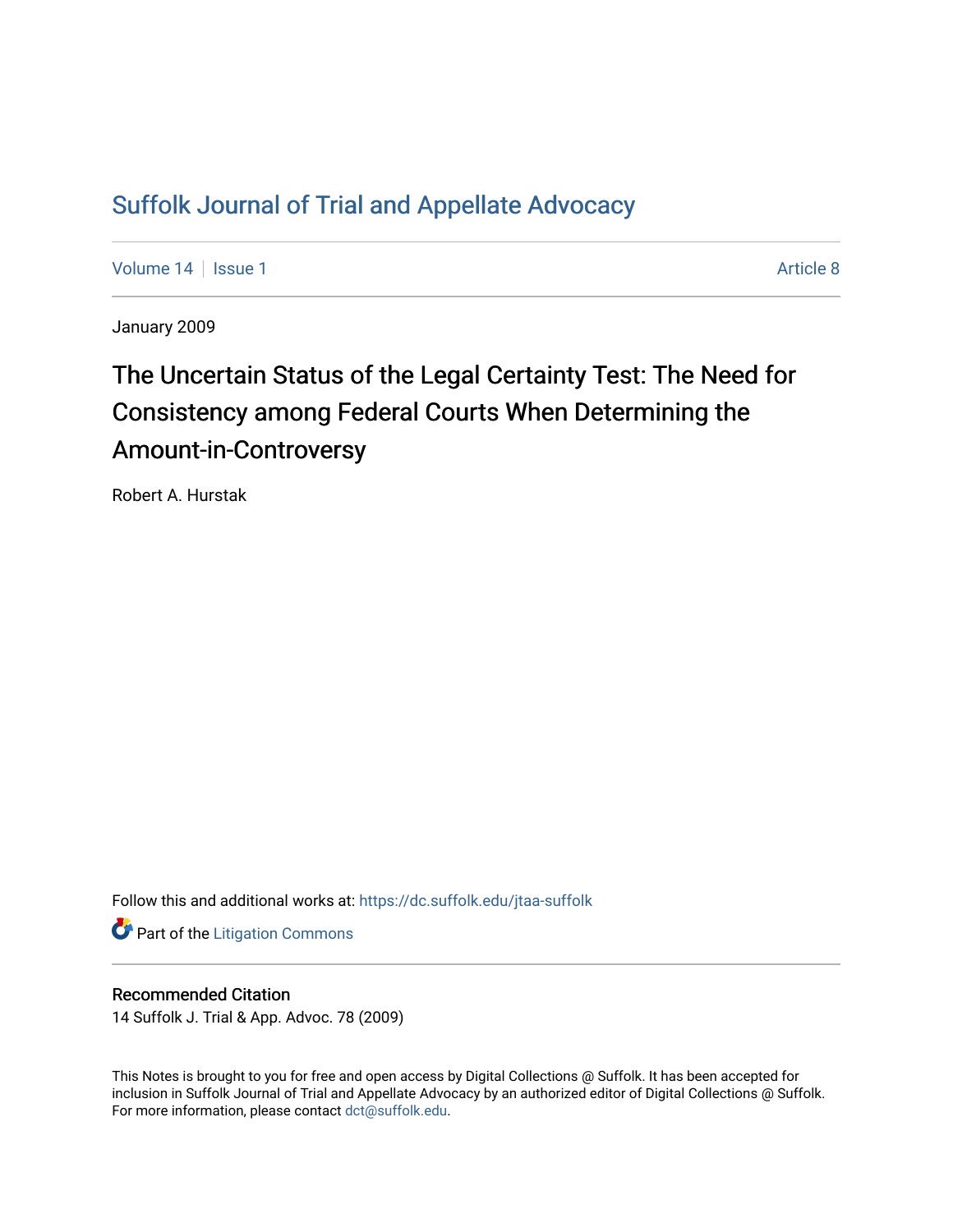# **THE UNCERTAIN STATUS OF THE LEGAL CERTAINTY TEST: THE NEED FOR CONSISTENCY AMONG FEDERAL COURTS WHEN DETERMINING THE AMOUNT-IN-CONTROVERSY**

#### **INTRODUCTION**

*For the federal courts, jurisdiction is not automatic and cannot be presumed. Thus, the presumption in each instance is that* a *federal court lacks jurisdiction until it can be shown that a specific grant of jurisdiction applies. Federal courts may exercise only that judicial power provided by the Constitution in Article III and conferred by Congress. All other judicial power or jurisdiction is reserved to the states. And although plaintiffs may urge otherwise, it seems settled that federal courts may assume only that portion of the Article III judicial power which Congress, by statute, entrusts to them. Simply stated, Congress may impart as much or as little of the judicial power as it deems appropriate and the Judiciary may not thereafter on its own motion recur to the Article III storehouse for additional jurisdiction. When it comes to jurisdiction of the federal courts, truly, to paraphrase the scripture, the Congress giveth, and the Congress takethawav.<sup>1</sup>*

As former District Court Judge John Sirica confirmed in his famous 1973 Watergate opinion, the limited jurisdiction of federal courts in the United States is a fundamental element of our judicial system.<sup>2</sup> Indeed, a plaintiff may only bring a lawsuit in federal court if the cause of action satisfies the jurisdictional limitations of the Constitution and any further Congressional restrictions.<sup>3</sup> First, a plaintiff may bring a claim in federal court if the cause of action arises "under this Constitution, the Laws of the United States, and Treaties made, or which shall be made, under their

<sup>&</sup>lt;sup>1</sup> Senate Select Comm. on Presidential Campaign Activities v. Nixon, 366 F. Supp. 51, 55 (D.D.C. 1973).

<sup>&</sup>lt;sup>2</sup> See id. (discussing limited jurisdiction of federal courts and prerequisites to jurisdiction).

**<sup>3</sup>** See generally ERWIN CHEMERINSKY, FEDERAL **JURISDICTION** §§ 2.1-2.6, (4th ed. 2003) (discussing constitutional and statutory limits on federal jurisdiction).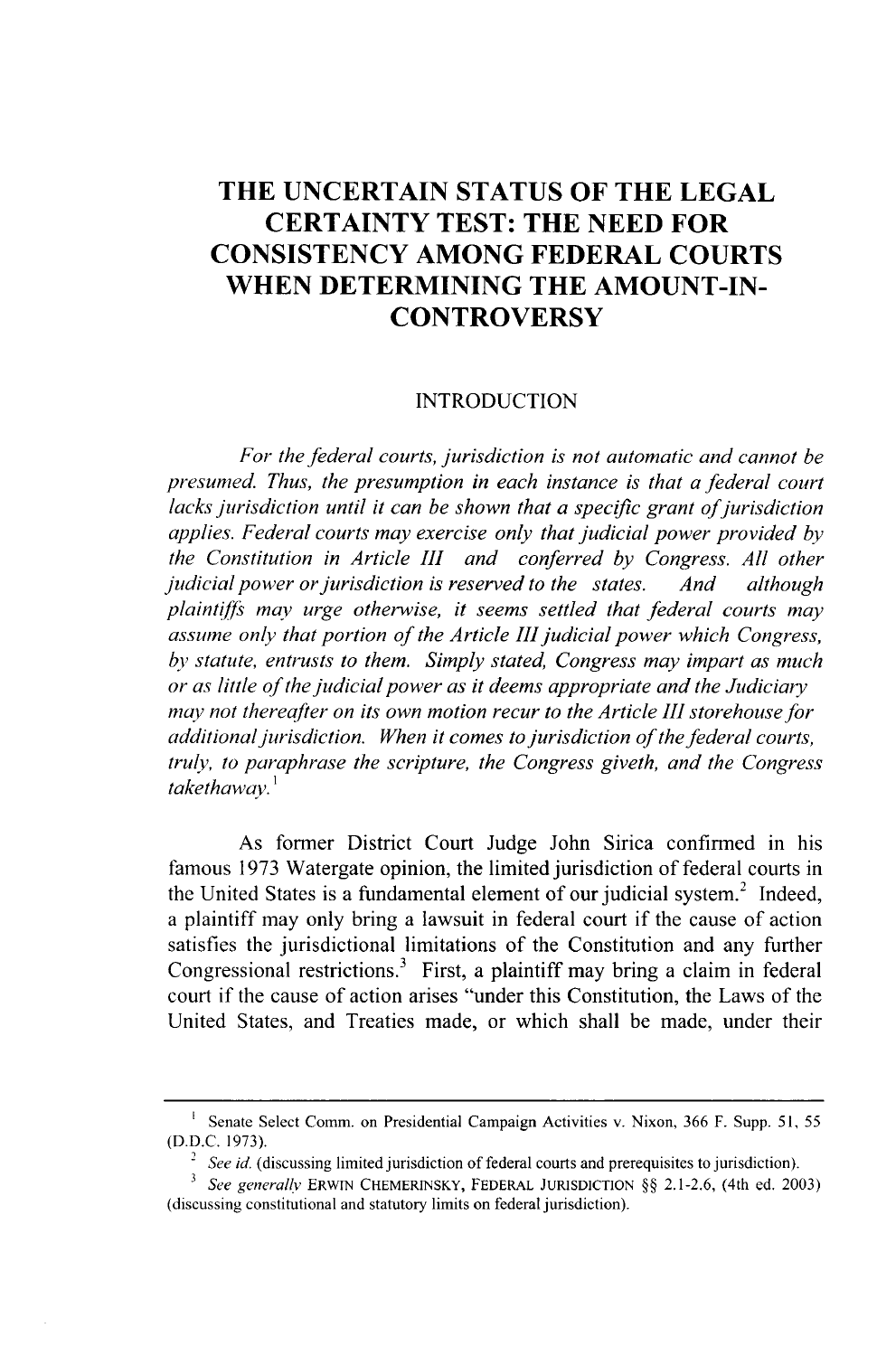Authority."<sup>4</sup> Second, if the plaintiff's cause of action does not arise under federal law but is against a citizen of a different state, he may bring his suit in federal court under diversity jurisdiction.<sup>5</sup> In diversity cases, Congress has further limited the jurisdiction of federal courts by enacting 28 U.S.C. § 1332, which grants federal courts original jurisdiction in diversity cases only if the dispute exceeds a monetary threshold amount.<sup>6</sup>

Although Congress established a jurisdictional threshold, it did not establish statutory guidelines for determining when the monetary requirement is satisfied, and therefore judicial interpretation has guided federal courts' determination of the amount in controversy.7 In *St. Paul Mercury Indemnity Company v. Red Cab Company,8* the Supreme Court announced the "legal certainty" test, holding that "the sum claimed by the plaintiff controls if the claim is apparently made in good faith" and that "[i]t must appear to a legal certainty that the claim is really for less than the jurisdictional amount to justify dismissal." <sup>9</sup>Since the *Red Cab* decision, federal courts have split as to what courts may consider when determining if the amount in controversy exceeds the jurisdictional threshold.<sup>10</sup> Circuit courts that follow the minority approach have applied *Red Cab* strictly,

**<sup>7</sup>***See* 28 U.S.C. § 1332(a) (2006) (establishing no guidelines for determining amount in controversy).

303 U.S. 283 (1938).

<sup>9</sup> *Id.* at 288-89 (establishing "legal certainty" test for diversity jurisdiction).

*I0 See* Adams v. Reliance Standard Life Ins. Co., 225 F.3d 1179, 1182 (10th Cir. 2000) (asserting "open-ended prayer for recovery . **.** . is not an allegation that diversity jurisdiction exists **....** *); see also* Jimenez-Puig v. Avis Rent-A-Car Sys., 574 F.2d 37. 40 (Ist Cir. 1978) (holding plaintiffs claim not controlling when, viewed objectively, could not exceed jurisdictional amount).

<sup>4</sup> U.S. CONST. art. III, § 2, cl. **I** (granting original jurisdiction to federal courts in federal question actions).

<sup>&</sup>lt;sup>5</sup> See id. (authorizing federal courts to hear cases "between Citizens of different States"). Courts have interpreted this jurisdictional grant to require complete diversity between the parties, so that all plaintiffs must be from different states than all defendants when a case is brought on diversity grounds. *See* Strawbridge v. Curtiss, 7 U.S. 267 (1806) (announcing "complete diversity" requirement for diversity jurisdiction).

**<sup>&</sup>quot;** 28 U.S.C. § 1332(a) (2006) (establishing threshold amount in controversy for federal diversity jurisdiction). Congress originally set the jurisdictional threshold amount at \$500. Federal Judiciary Act of 1789 § 11, 1 Stat. 73, 78-79. Congress has periodically increased the amount in controversy requirement because of inflation. *See, e.g..* Act of March 3, 1911 § 24, 36 Stat. 1087, 1091 (S3000); Act of July 25, 1958, 72 Stat. 415 (\$10,000); Judicial Improvements and Access to Justice Act § 201, 102 Stat. 4642, 4646 (1988) (\$50,000). In 1996, it raised the amount in controversy requirement from \$50,000 to S75,000, which is the current jurisdictional threshold. Federal Courts Improvement Act of 1996 § 205, 110 Stat. 3847-3850. *See also* Jordan F. Miller Corp. v. Mid-Continent Aircraft Serv., Inc., No. 98-5104, 1999 WL 164955, at \*3 (10th Cir. March 24, 1999) ("We recognize that the legislative history of § 1332(b) demonstrates an intent to deter plaintiffs from filing cases in federal court when the amount in controversy is, or is likely to be, less than the jurisdictional amount.").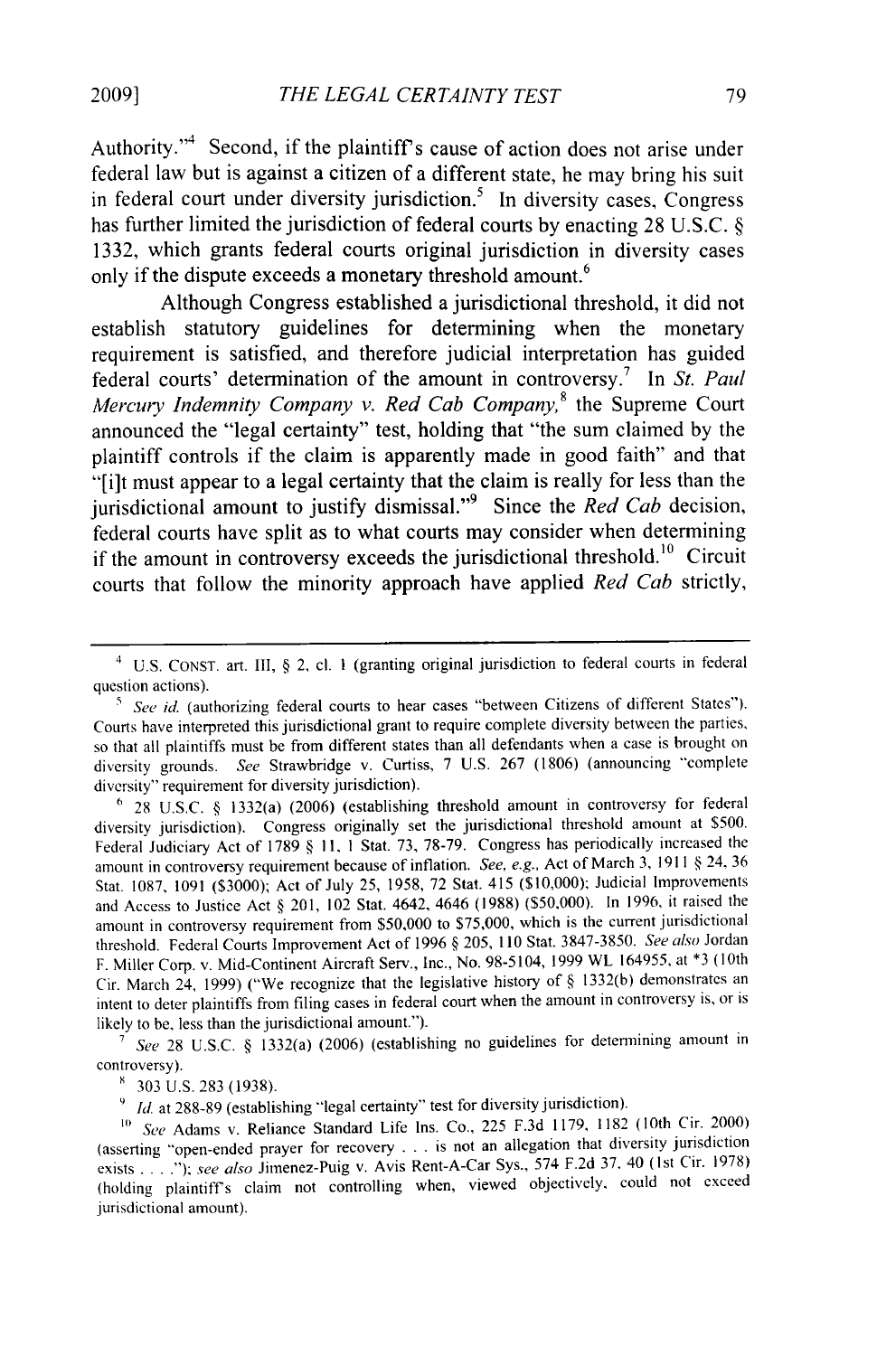holding that only the plaintiff's good faith claim controls.<sup>11</sup> Under the majority approach, however, circuit courts have held that courts sitting in diversity may look beyond the pleadings to determine whether subject matter jurisdiction is present.<sup>12</sup> To date, the Supreme Court has not resolved this split, and therefore a lawsuit that could be heard in one circuit on diversity grounds could be dismissed in another circuit for want of iurisdiction.<sup>13</sup>

This Note will argue that a limited application of the majority approach is the sound analytical method for determining whether the amount in controversy exceeds the jurisdictional threshold.<sup> $14$ </sup> Part I will examine the historical interpretation of the amount in controversy requirement, focusing on attempts **by** the Supreme Court to establish guidelines for lower federal courts to follow.<sup>15</sup> Part II will discuss the competing applications of the *Red Cab* standard, and the inconsistency inherent in the circuit court split.<sup>16</sup> Part III will argue that a limited application of the majority rule is the logical solution to resolving the current split among the circuits.<sup>17</sup> Specifically, this Note will argue that where subject matter jurisdiction depends on the court's determination of the enforceability of a state statutory or contractual limitation on damages, federal courts sitting in diversity should dismiss these cases for want of jurisdiction.<sup>18</sup> In all other cases, the *Red Cab* standard should control, and federal courts should not consider other defenses to defeat diversity

<sup>16</sup> *See infra Part II (analyzing competing applications of <i>Red Cab* standard).

<sup>18</sup> *See infra* Part III (arguing interpretations of state law should be left to state courts).

*I See* Ochoa v. Interbrew Am., Inc., 999 F.2d 626, 630 (2d Cir. 1993) (declining to consider valid defense disclosed in complaint when determining if amount in controversy satisfied); *see also* Anderson v. Moorer, 372 F.2d 747, 750 (5th Cir. 1967) (holding res judicata defense could not defeat diversity jurisdiction). In this regard, some federal courts have refused to consider the validity of state laws that, if upheld, would limit recovery below the jurisdictional threshold. *See* Crawford v. Martin Marietta Corp., 622 F.2d 339, 341 (8th Cir. 1980) ("federal courts are not to overrule settled state law and predict that a state court would do so without strong indications from the state itself").

<sup>12</sup> *See* Pratt Cent. Park Ltd. P'ship v. Dames & Moore, Inc., 60 F.3d 350, 354 (7th Cir. 1995) (dismissing diversity case on grounds that contractual clause limited recovery to *\$5000); see also* Valhal Corp. v. Sullivan Assocs., Inc., 44 F.3d 195, 209 (3d Cir. 1995) (dismissing diversity case because contract provision limited recovery to \$50,000).

**<sup>13</sup>***Compare* Pachinger v. MGM Grand Hotel-Las Vegas, Inc., 802 F.2d 362, 365 (9th Cir. 1986) (affirming dismissal of diversity suit for want of jurisdiction because statute limited recovery to \$750), *with* Zacharia v. Harbor Island Spa, Inc., 684 F.2d 199, 202 (2d Cir. 1982) (refusing to consider affirmative defense that statute limited recovery to \$1000 for jurisdictional determination).

<sup>&</sup>lt;sup>14</sup> See Pratt Cent., 60 F.3d at 354 (affirming dismissal where contractual clause limited plaintiff's recovery below jurisdictional threshold).

<sup>&</sup>lt;sup>15</sup> *See infra Part I (discussing evolution of amount in controversy requirement).* 

**<sup>17</sup>** *See infra* Part III (proposing solution to current circuit court split).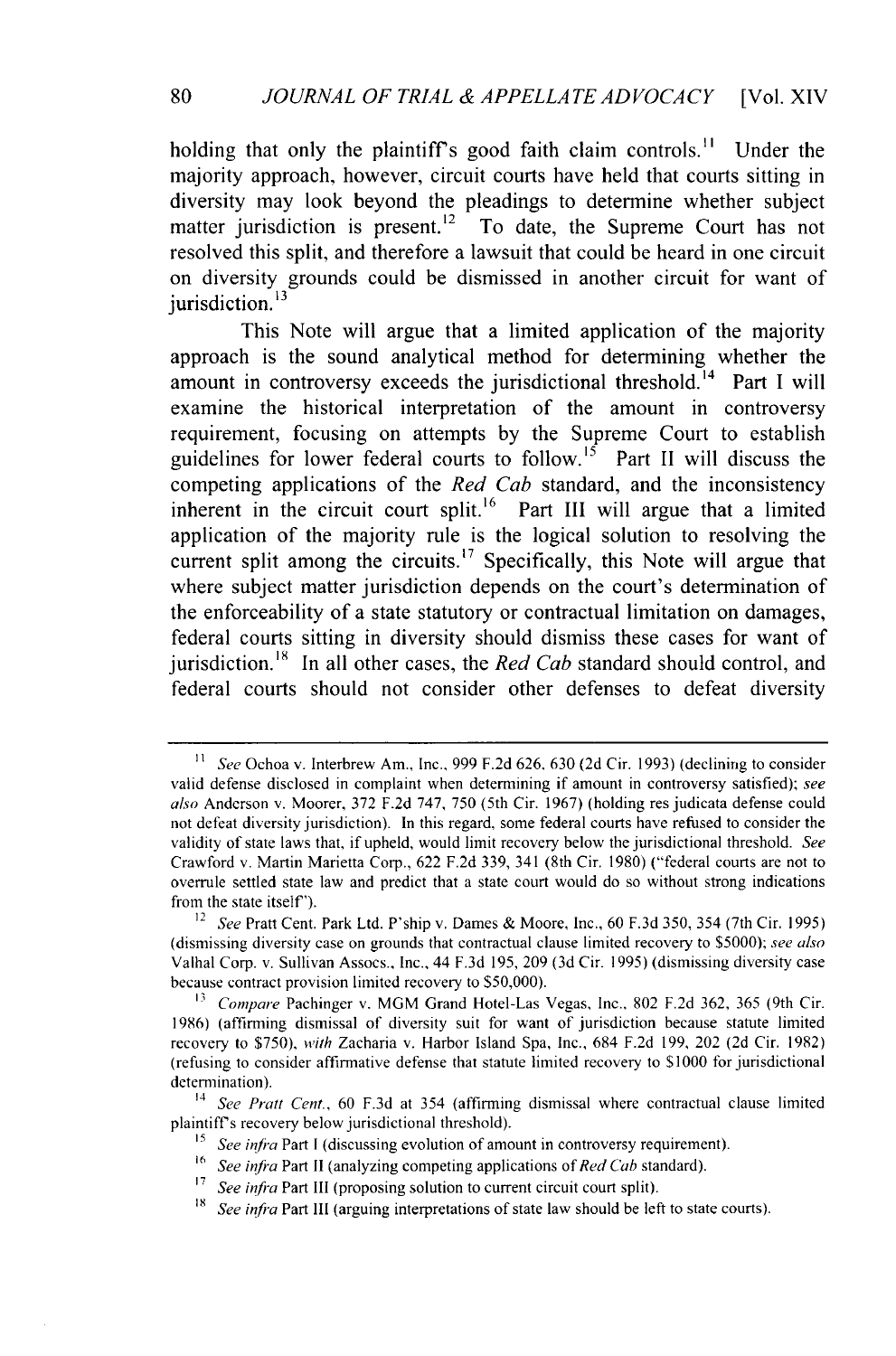**2009]**

jurisdiction.<sup>19</sup> Ultimately, this Note will advocate that adopting this limited application of the majority rule would resolve the split among the courts and eliminate the inconsistent outcomes of diversity actions in the circuit courts.<sup>20</sup>

# **I.** HISTORICAL **DEVELOPMENT** OF THE **AMOUNT IN** CONTROVERSY **REQUIREMENT**

The United States Constitution contains no requirement that diversity cases exceed a minimum monetary threshold.<sup>21</sup> The expansive jurisdictional grants conferred in Article III, **§** 2 of the Constitution, however, established the outer boundaries of federal court jurisdiction, and Article **III, § 1** granted Congress the power to narrow the reach of that jurisdiction.<sup>22</sup> Indeed, Congress has limited the jurisdiction of federal courts sitting in diversity **by** enacting **28 U.S.C. § 1332** ("Section **1332").23**

While it is not entirely apparent from the legislative history of Section **1332,** the conventional rationale for its enactment was to allow foreign plaintiffs access to a forum that would be free of the potential prejudice of state courts.<sup>24</sup> Congress did not intend to grant an unlimited right of access, however, and thus included additional restrictions in the diversity statute.<sup>25</sup> This Note focuses on one such limitation—the amount in controversy threshold that a plaintiff must satisfy to invoke diversity iurisdiction. $26$ 

*<sup>19</sup> See* Ochoa v. Interbrew Am., Inc., **999 F.2d 626, 630 (2d** Cir. **1993)** (refusing to consider valid defense disclosed in complaint in determining whether amount in controversy satisfied); *see also* Anderson v. Moorer, **372 F.2d 747, 750** (5th Cir. **1967)** (holding res judicata defense could not defeat diversity jurisdiction).

<sup>20</sup>*See* Valhal Corp. v. Sullivan Assocs., Inc., 44 **F.3d 195,** 204 **(3d** Cir. **1995)** (dismissing diversity case where liability clause limited recovery below jurisdictional threshold).

<sup>&</sup>lt;sup>21</sup> U.S. CONST. art. III,  $\delta$  2, cl. 1 (authorizing federal courts to hear cases "between Citizens" of different States").

<sup>22</sup> U.S. CONST. art. III, § **I** (establishing federal judiciary "in one Supreme Court, and in such inferior Courts as the Congress may from time to time ordain and establish").

<sup>&</sup>lt;sup>23</sup> 28 U.S.C. § 1332 (2006) (establishing requirements for federal diversity jurisdiction).

<sup>24</sup>*See* CHARLES **ALAN** WRIGHT, LAW OF **FEDERAL COURTS** § 142 (5th ed. 1994) (discussing purpose of Section 1332); *see also* Henry Jacob Friendly, *The Historic Basis of Diversity Jurisdiction,* 41 HARv. L. REV. 483, 487-91 (1928) (discussing alternate justifications for diversity jurisdiction).

*<sup>25</sup> See, e.g.,* 28 U.S.C. § 1332(a) (2006) (defining amount in controversy and diversity of citizenship); 28 U.S.C. § 1332(b) (2006) (allowing district court to deny costs to plaintiff if actual recovery is less than threshold amount); 28 U.S.C. § 1332(c) (2006) (defining corporate and legal representative of estate citizenship for purpose of establishing diversity); 28 U.S.C. § 1332(d) (2006) (establishing diversity requirements for class actions).

**<sup>26</sup>**28 U.S.C. § 1332(a) (2005) (establishing threshold amount in controversy for federal diversity jurisdiction).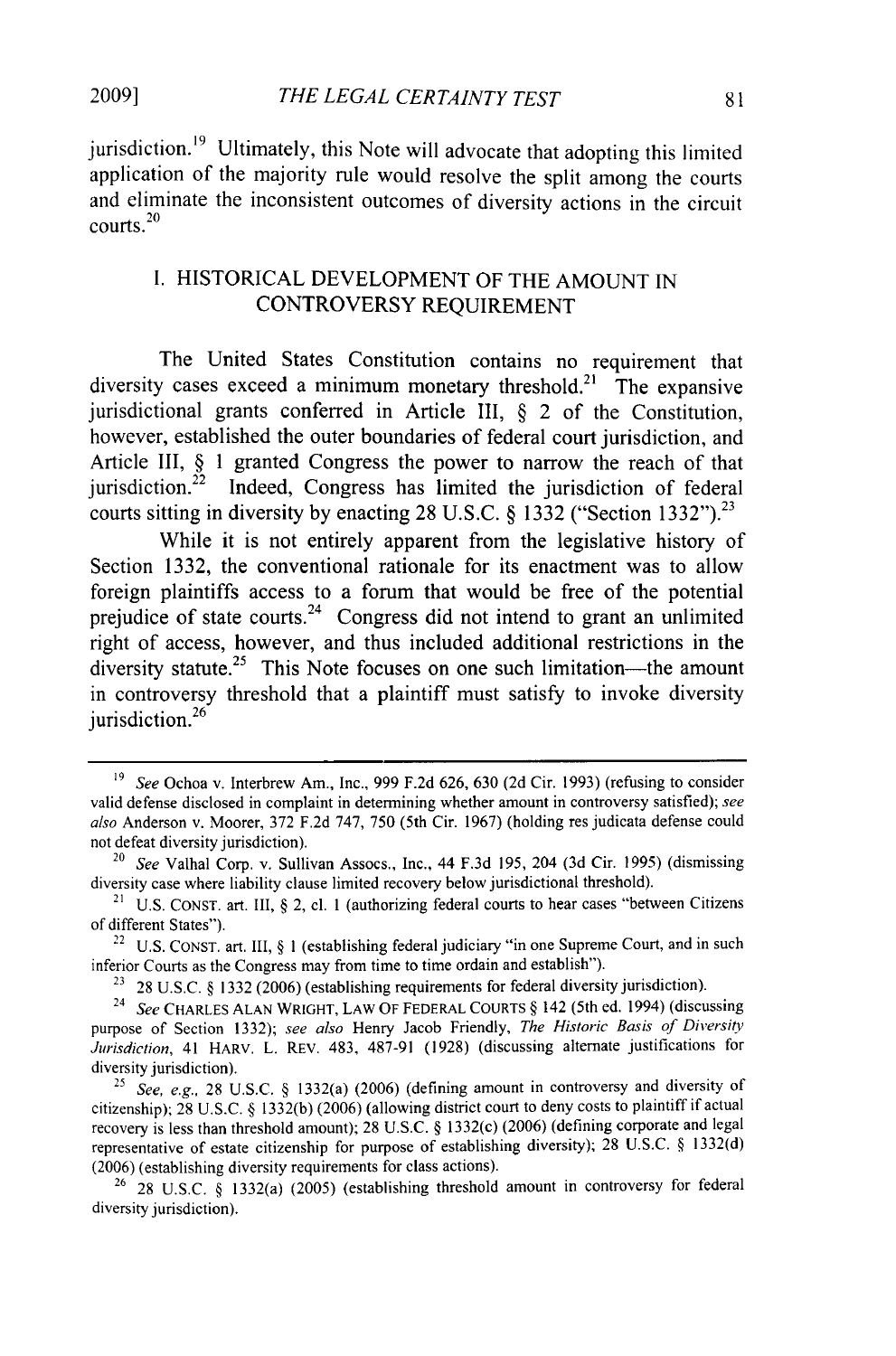Since the enactment of Section 1332, and specifically the inclusion of an amount in controversy requirement, scholars have promulgated numerous bases for its existence.<sup>27</sup> The early prevailing view was that Congress wanted to ensure that out-of-state plaintiffs could not subject defendants to suit in distant forums for insignificant claims.<sup>28</sup> A more modem and perhaps more practical justification for the monetary requirement is to maintain a manageable caseload in the federal courts.<sup>29</sup> The inability of the parties to waive subject matter jurisdiction may provide additional support for this latter explanation.<sup>30</sup>

Subject matter jurisdiction is a fundamental tenet of the American judicial system, and its significance is reflected in the fact that either of the litigating parties may raise the issue or a court may raise it *sug sponte*.<sup>31</sup> In diversity cases, however, whether subject matter jurisdiction exists is not always clear from the pleadings or even during the early stages of trial.<sup>32</sup> For instance, the state citizenship of a litigating party may be unclear, which could defeat the complete diversity requirement established in *Strawbridge v. Curtiss.*<sup>33</sup> While some of this confusion has been resolved through judicial interpretation and Congressional legislation, the method of determining whether the litigation exceeds the jurisdictional threshold remains a conflict among the circuit courts that has lingered for over a century.34 To date, the Supreme Court has yet to adopt a uniforn rule for federal courts to apply in making this determination.<sup>35</sup>

<sup>27</sup>*See* HENRY M. HART & HERBERT WECHSLER, THE FEDERAL COURTS AND THE FEDERAL SYSTEM 786 (2d ed. 1973) (discussing various bases argued for diversity jurisdiction).

<sup>&</sup>lt;sup>28</sup> See id. (arguing amount in controversy requirement protected defendants from traveling far to defend small claims).

<sup>&</sup>lt;sup>29</sup> See Note, *Federal Jurisdictional Amount: Determination of the Matter in Controversy*, 73 HARV. L. REV. 1369, 1370 (1960) (discussing other historical justifications for diversity jurisdiction).

**<sup>30</sup>** *See* FED. R. Civ. P. 12(h)(3) ("[I]f the court determines at any time that it lacks subjectmatter jurisdiction, the court must dismiss the action.").

**<sup>31</sup>** *See* FED. R. Civ. P. 12 (allowing either party or court to raise issue of subject matter jurisdiction).

*<sup>3,2</sup> See,* Deutsch v. Hewes St. Realty Corp., 359 F.2d 96, 100 (2d Cir. 1966) (discussing difficulty in determining amount in controversy at outset of case).

**<sup>33</sup>** 7 U.S. 267, 267-68 (1806) (establishing complete diversity rule).

<sup>34</sup> *Compare* Anderson v. Moorer, 372 F.2d 747, 750 (5th Cir. 1967) (holding res judicata defense could not defeat diversity jurisdiction), *with* Jimenez-Puig v. Avis Rent-A-Car Sys., 574 F.2d 37, 40 (Ist Cir. 1978) (holding plaintiffs good faith claim not controlling when, viewed objectively, could not exceed jurisdictional amount).

**<sup>35</sup>** *See* Alice M. Noble-Allgire, *Removal of Diversitv Actions When the Amount in* Controversy Cannot be Determined from the Face of Plaintiff's Complaint: The Need for *Judicial and Statutory Reform to Preserve Defendant's Equal Access to Federal* Courts, 62 Mo. L. REV. 681, 685 (1997) (discussing confusion among federal courts in determining amount in controversy).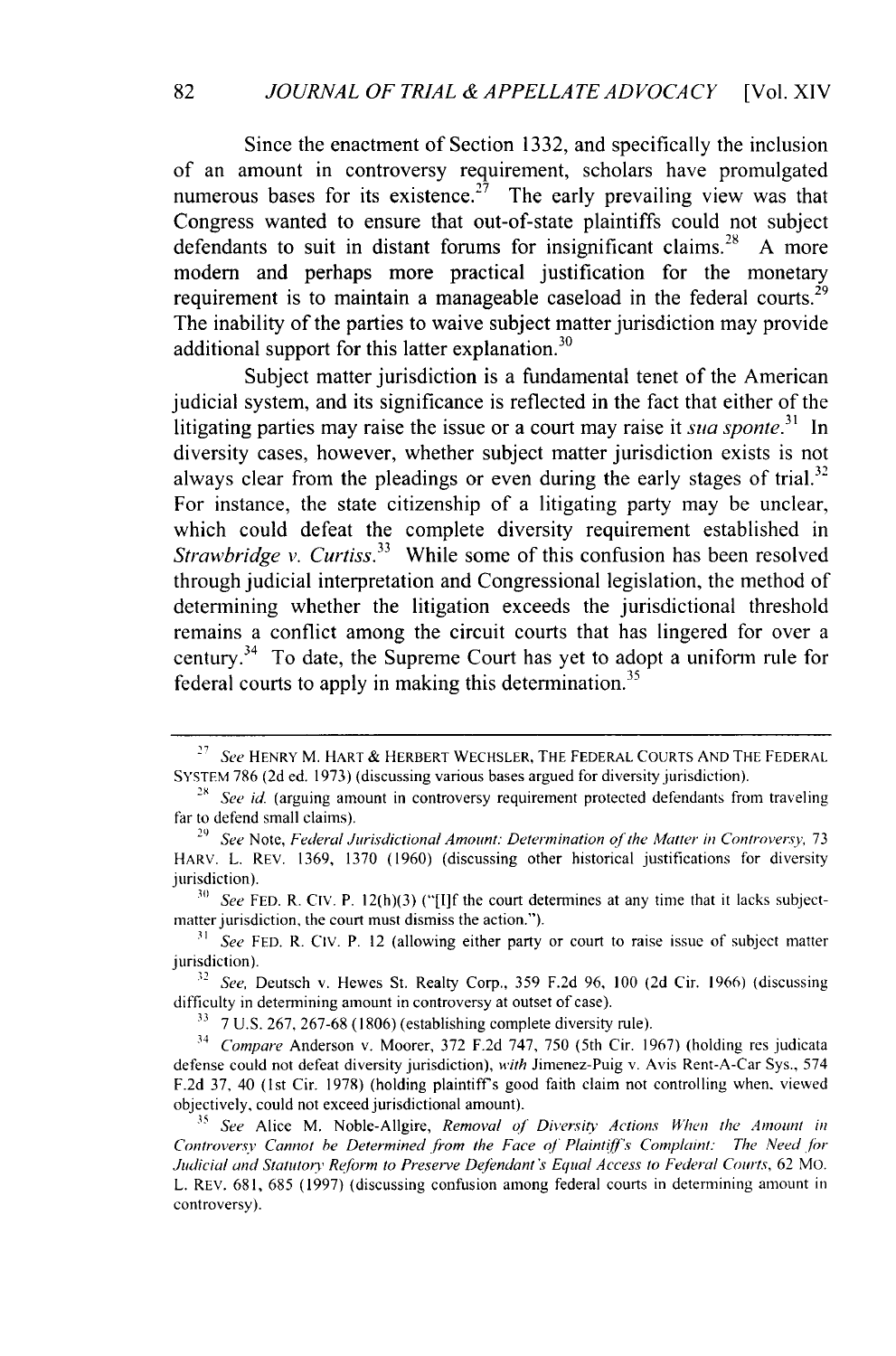Since the enactment of Section 1332, the Court repeatedly has addressed the difficulty in determining whether the cause of action exceeds the amount in controversy, and has provided some guidelines for analyzing the issue.<sup>36</sup> In *Mississippi & Missouri Railroad Co. v. Ward*<sup>37</sup> the Court faced the question of whether the cause of action satisfied the jurisdictional amount where the relief sought was injunctive rather than monetary.<sup>38</sup> In *Ward*, the plaintiff steamboat owner sought an abatement of a bridge that he argued was a nuisance.<sup>39</sup> The Court concluded that to determine whether the action seeking injunctive relief exceeded the amount in controversy, "the value of the object must govern." Without any further substantive analysis as to what it meant by the "value of the object," however, the *Ward* Court provided little guidance for future determinations of amount in controversy disputes.<sup>41</sup>

The seminal Supreme Court decision concerning the amount in controversy requirement for diversity jurisdiction came down in 1938 in *Red Cab,* nearly eight decades after the Court decided *Ward.4 2* In *Red Cab,* the respondent, an Indiana corporation, contracted with the petitioner, a Minnesota corporation, whereby the petitioner agreed to insure against losses or expenses incurred for claims of compensation for a thirty-day period.<sup>43</sup> The original complaint sought  $$4000$  in damages, but after the defendant removed the case to federal court the plaintiff filed an amended complaint with an exhibit attached listing injuries totaling approximately one-third of that amount.<sup>44</sup> The District Court found for the plaintiff in the amount of \$1162.98, but on appeal the Circuit Court of Appeals for the

 $^{40}$  *Id.* at 492 (adopting "value of the object" test).

41 *See id* (failing to further explain "value of object" test).

<sup>42</sup>*See* St. Paul Mercury Indem. Co. v. Red Cab Co., 303 U.S. 283 (1938) (announcing "legal certainty" test).

43 *Id.* at 284 (explaining terms of contract in dispute).

**<sup>36</sup>** See Mississippi & Missouri R.R. Co. v. Ward, 67 U.S. 485, 492 (1862) (announcing "value of the object" test).

**<sup>37</sup>**67 U.S. 485 (1862).

**<sup>3</sup>X** *Id.* at 492 (discussing difficulty of assessing monetary amount to injunctive relief prayed).

**<sup>3)</sup>** *Id.* at 491 (detailing facts giving rise to nuisance action). The bridge in dispute extended over the Mississippi River, and the plaintiff alleged that it interrupted the navigation of the river, which was "a necessity of trade, and almost the only means of transportation between Wisconsin, Northern Iowa, Minnesota, and the upper Mississippi." *Id.* at 487. The plaintiff further alleged that several of his boats had been damaged because of the rapid current caused by the erection of the bridge at that particular point on the river, and that he had to pay higher insurance premiums because of the risk caused by the bridge. Id.

<sup>&</sup>lt;sup>44</sup> *Id.* at 285 (detailing facts of case). The amended complaint still sought \$4000 in damages, even though the exhibit listed a lesser amount. **Id.** in 1937, the amount in controversy requirement for diversity jurisdiction was \$3000. Act of March 3, 1911 § 24, 36 Stat. 1087, 1091.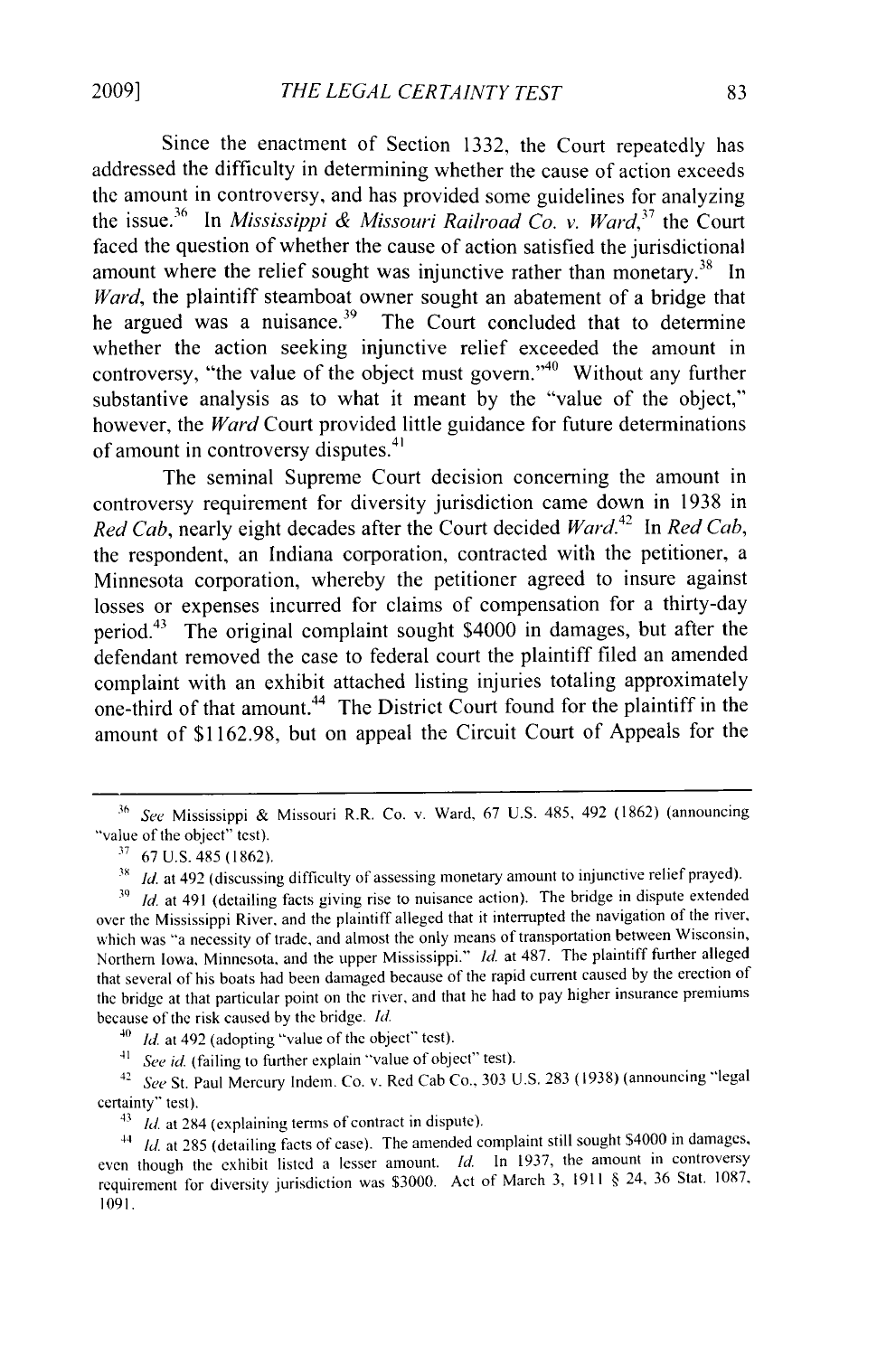Seventh Circuit remanded to the state court for want of jurisdiction because the claims on the record did not satisfy the amount in controversy.<sup>45</sup> In reversing the Seventh Circuit, the Supreme Court held that where the plaintiffs claim is made in good faith, "it must appear to a legal certainty that the claim is really for less than the jurisdictional amount to justify dismissal."<sup>46</sup> The Court reasoned that the respondent had a good faith claim on the face of the pleadings to invoke federal jurisdiction, and a subsequent reduction after initial filing did not eliminate that jurisdiction.<sup>47</sup>

# II. THE CURRENT COMPETING INTERPRETATIONS OF THE RED CAB STANDARD AMONG THE FEDERAL CIRCUITS

While the "legal certainty" test adopted in *Red Cab* is seemingly straightforward in its language, it has proven markedly convoluted in its application among the circuit courts.<sup>48</sup> Circuit courts of appeals continually have struggled with which viewpoint is controlling in the litigation, and three further approaches have developed: the "plaintiff-viewpoint" approach, the "either-party" approach, and the "party-invoking  $j$ urisdiction" approach.<sup>49</sup> Under the plaintiff-viewpoint approach, which was essentially the approach taken by the *Red Cab* Court, courts look only to the plaintiff's complaint.<sup>50</sup> Courts following the "either-party" approach look to see if either the plaintiff's requested recovery or the defendant's potential cost to comply therewith exceeds the monetary threshold.<sup>5</sup> Finally, a small number of courts following the "party-invoking jurisdiction" approach look only to the interest of the party invoking federal jurisdiction, either to the plaintiff's filing in federal court or to the defendant's removal to federal court, to see if the jurisdictional threshold is satisfied. $52$ 

<sup>45</sup> See St. Paul Mercury Indem. Co. v. Red Cab Co., 90 F.2d 229, 230 (7th Cir. 1937) (remanding to state court for lack of diversity jurisdiction), rev'd, 303 U.S. 283 (1938).

<sup>46</sup>*Red Cab,* 303 U.S. at 288-89 (establishing "legal certainty" test).

<sup>&</sup>lt;sup>47</sup> See id. at 296 (holding that initial good faith claim controls).

<sup>48</sup> *See* CHEMERINSKY, *supra* note 3, § 5.3 (discussing different approaches taken by federal courts in diversity cases).

<sup>&</sup>lt;sup>49</sup> See generally Evan A. Creutz, Note, *Two Sides to Every Story: Measuring the* Jurisdictional Amount in Federal *Courts,* 68 FORDHAM L. REV. 1719, 1726-34 (2000) (discussing evolution of three competing viewpoints).

<sup>&</sup>lt;sup>50</sup> See Red Cab, 303 U.S. at 288-89 (holding plaintiff's good faith claim determines whether jurisdiction exists).

**<sup>51</sup>** *See* McCarty v. Amoco Pipeline Co., 595 F.2d 389, 395 (7th Cir. 1979) (applying "eitherparty" approach in upholding diversity jurisdiction).

<sup>52</sup>*See* Panama Transport Co. v. Greenberg, 290 F.2d 125, 126 (1st Cir. 1961) (applying "party-invoking jurisdiction" approach in dismissing for lack of jurisdiction).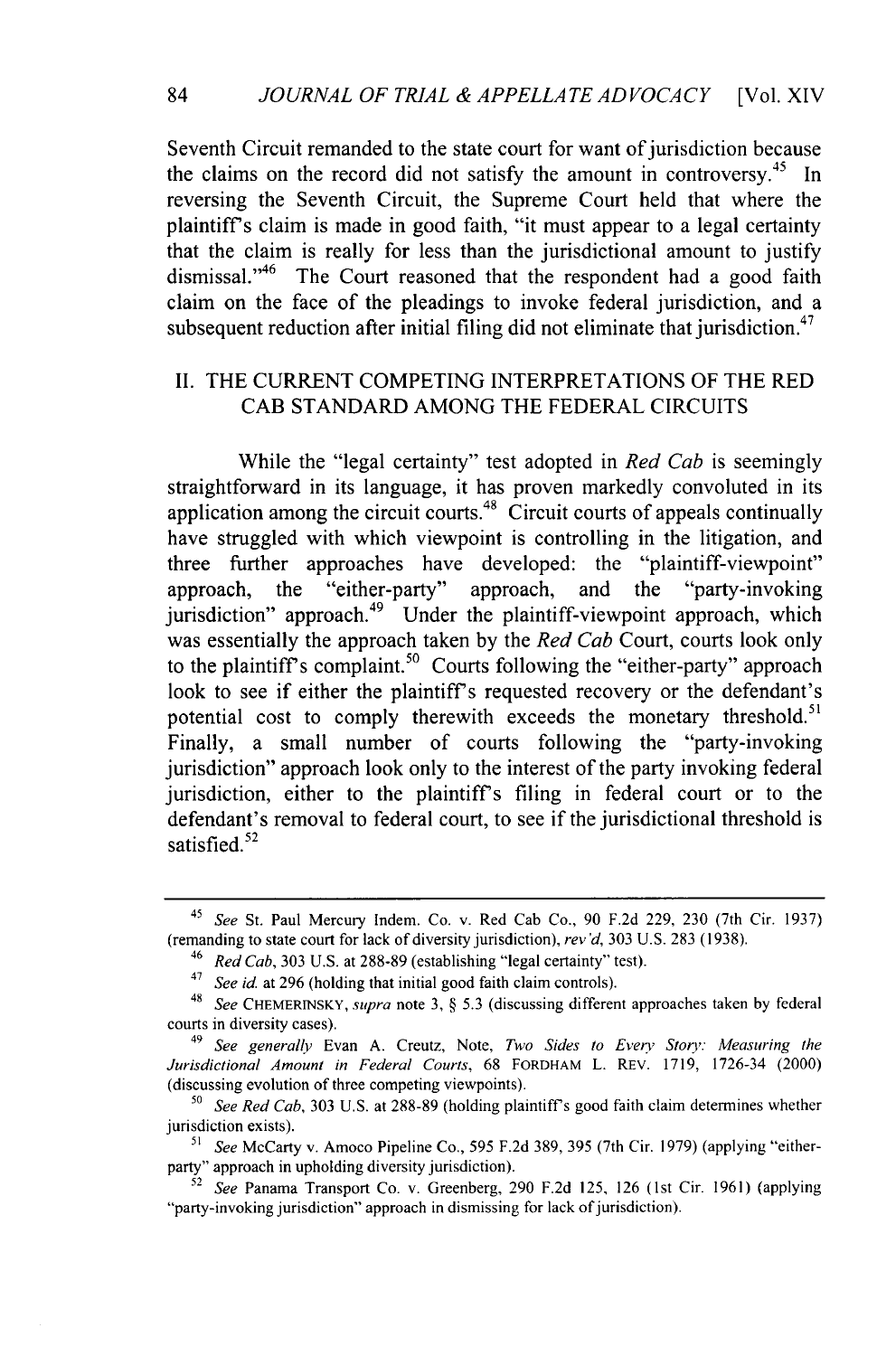The competing interpretations of the *Red Cab* decision have led to a further split among the circuit courts regarding the extent to which courts should consider factors beyond the plaintiff's good faith pleading.<sup>53</sup> Specifically, there is disagreement as to whether a court sitting in diversity should consider an affirmative defense in the pleadings which, if valid, would defeat diversity jurisdiction.<sup>54</sup> To this end, the circuit courts have taken two distinct positions: the minority approach, proponents of which generally do not consider affirmative defenses in ascertaining whether diversity jurisdiction exists; and the majority approach, proponents of which look beyond the pleadings to determine whether jurisdiction is proper.<sup>55</sup>

#### *A. The Minority Approach*

Federal courts following the minority approach have applied the *Red Cab* standard strictly and have held that only the plaintiff's claim controls.<sup>56</sup> The 1967 Fifth Circuit case of *Anderson v. Moorer*<sup>57</sup> is an early illustration of the minority approach.<sup>58</sup> In *Anderson*, the plaintiff owned certain freehold and leasehold interests in mineral land in Alabama pursuant to a decree of the Circuit Court of Mobile County, Alabama.<sup>59</sup> The plaintiff then brought suit in federal court, claiming that she was entitled to a larger share than she had received from the Alabama court decree. $60$  The defendants sought to dismiss the case on jurisdictional grounds, arguing that the Alabama decree was res judicata and therefore the plaintiff's claim could not exceed the monetary threshold even though

**<sup>53</sup>** *Compare* Pachinger v. MGM Grand Hotel-Las Vegas, Inc., 802 F.2d 362, 365 (9th Cir. 1986) (dismissing diversity suit for want of jurisdiction because statute limited recovery to \$750), *with* Zacharia v. Harbor Island Spa, Inc., 684 F.2d 199, 202 (2d Cir. 1982) (declining to consider affirmative defense that statute limited recovery to \$1000 for jurisdictional determination).

<sup>54</sup>*See* Anderson v. Moorer, 372 F.2d 747, 750 (5th Cir. 1967) (holding res judicata defense could not defeat amount in controversy if satisfied in plaintiff's pleading).

**<sup>55</sup>** *See id.* (providing illustration of the minority approach); *see also* City of Boulder v. Snyder, 396 F.2d 853, 856 (10th Cir. 1968) (providing illustration of majority approach).

*<sup>56</sup>See, e.g.,* Scherer v. Equitable Life Assurance Soc'y of the U.S., 347 F.3d 394, 397 (2d Cir. 2003) (refusing to consider pleaded defense of preclusion in determining amount in controversy); Ochoa v. Interbrew Am., Inc., 999 F.2d 626, 630 (2d Cir. 1993) (asserting valid defense disclosed in complaint not considered in determining if amount in controversy satisfied); Deutsch v. Hewes St. Realty Corp., 359 F.2d 96, 100 (2d Cir. 1966) (holding tort claim for unliquidated damages did not justify dismissal for lack of jurisdiction).

**<sup>57</sup>** 372 F.2d 747 (5th Cir. 1967).

*<sup>58</sup> See id* at 750 (holding res judicata defense could not defeat amount in controversy if satisfied in plaintiff's pleading).

*<sup>59</sup>Id* at 749 (discussing background of case).

**<sup>60</sup>***See id.* (detailing plaintiffs claim for additional damages).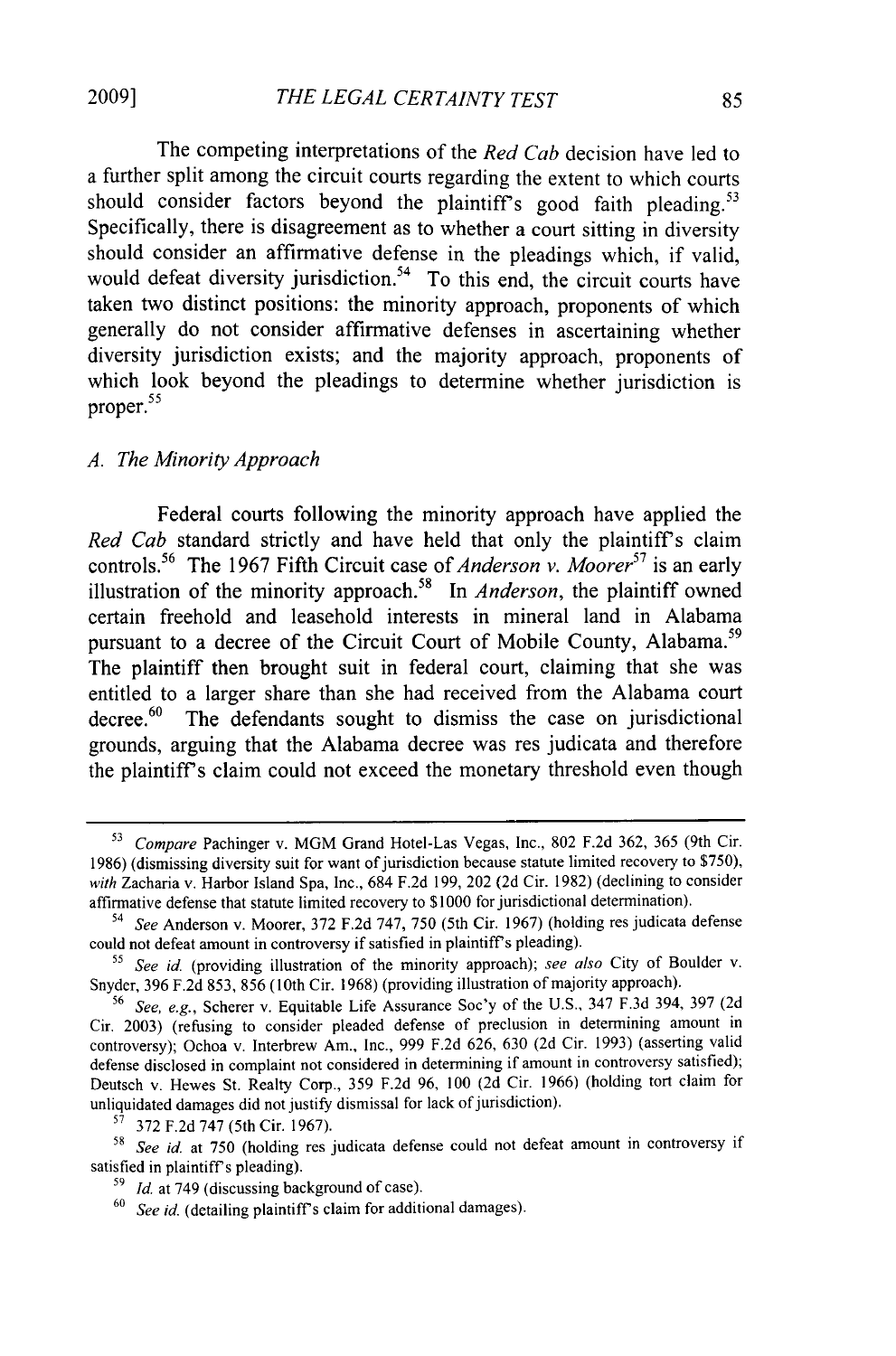she had claimed more than  $$10,000$ .<sup>61</sup> The Fifth Circuit upheld jurisdiction over the matter, asserting that "the probability of a valid factual defense... is not sufficient to diminish the amount in controversy and to oust the court of jurisdiction, even if that defense appears on the face of the complaint.<sup> $52$ </sup>

Courts following the minority approach also apply the "legal certainty" test liberally when encountering a case for unliquidated damages. $63$  These courts, however, will still dismiss a cause of action for lack of jurisdiction if, during the course of the litigation, it becomes readily apparent that the plaintiff's claim could not have exceeded the threshold. $64$ While these interpretations might appear inconsistent on the surface, they are distinguishable.<sup>65</sup> In a case for unliquidated damages, courts following the minority approach will not dismiss for lack of jurisdiction. $66$  The rationale for conferring jurisdiction in such a case is that a dismissal would amount to a judicial finding as to what damages the plaintiff could recover, thereby invading the province of the jury.<sup>67</sup> In a diversity case where the

<sup>63</sup> See Deutsch v. Hewes St. Realty Corp., 359 F.2d 96, 100 (2d Cir. 1966) (finding diversity jurisdiction in tort action for unliquidated claim). In *Deutsch,* the Second Circuit Court of Appeals faced precisely this issue when the plaintiff brought a negligence action against the defendant corporation seeking to recover \$25,000 for personal injuries. *Id.* at 97. In its answer, the defendant denied that the plaintiffs damages exceeded \$10,000, which was the statutory minimum at that time for diversity actions, and moved to dismiss the action. *Id.* at 98. The district judge dismissed the action for lack of jurisdiction, stating that there was a "remote unlikely possibility that a jury would return a verdict in the amount of \$10,000 or more *...*..*nd.* On appeal, the Second Circuit reversed, holding that the district judge could not attempt to predetermine the value of an unliquidated damages claim, and therefore federal diversity jurisdiction was proper. *Id.* at 100.

64 *See* Tongkook Am., Inc. v. Shipton Sportswear Co., 14 F.3d 781, 785 (3d Cir. 1994) (dismissing for lack of jurisdiction when discovery revealed amount in controversy not satisfied). In *Tongkook,* a clothing manufacturer brought a breach of contract claim against one of its distributors, initially alleging damages of more than **\$** 100,000. *Id.* at 782. During discovery, however, the parties determined that the actual amount in controversy was below the statutory threshold. *Id.* at 785. The district court concluded that jurisdiction was proper because the parties believed that the dispute exceeded the threshold amount at the time of filing. *Id.* at 783. On appeal, the Second Circuit reversed, holding that because discovery revealed that the claim was for less than the jurisdictional amount, "'Tongkook could not properly claim the required statutory jurisdictional amount, and this was true when the action was commenced *.... " Id* at 785.

*<sup>65</sup>See Tongkook,* 14 F.3d at 785 (distinguishing fact pattern in *Deutsch* from fact pattern in *Tongkook).*

<sup>66</sup>*See Deutsch,* 359 F.2d at 100 (asserting unliquidated damages difficult for judge to quantify).

<sup>67</sup> See id. (reasoning "to allow a district court judge to value a plaintiff's claim in a case which involves a demand for unliquidated damages and in which the jurisdictional issue is inextricably bound up with the merits of the controversy is tantamount to depriving the plaintiff of his present statutory right to a jury trial").

 $^{61}$  *Id.* at 750. In 1967, the amount in controversy threshold was \$10,000. Act of July 25, 1958, 72 Stat. 415-416.

<sup>62</sup> Anderson v. Moorer, 372 F.2d 747, 750 (5th Cir. 1967).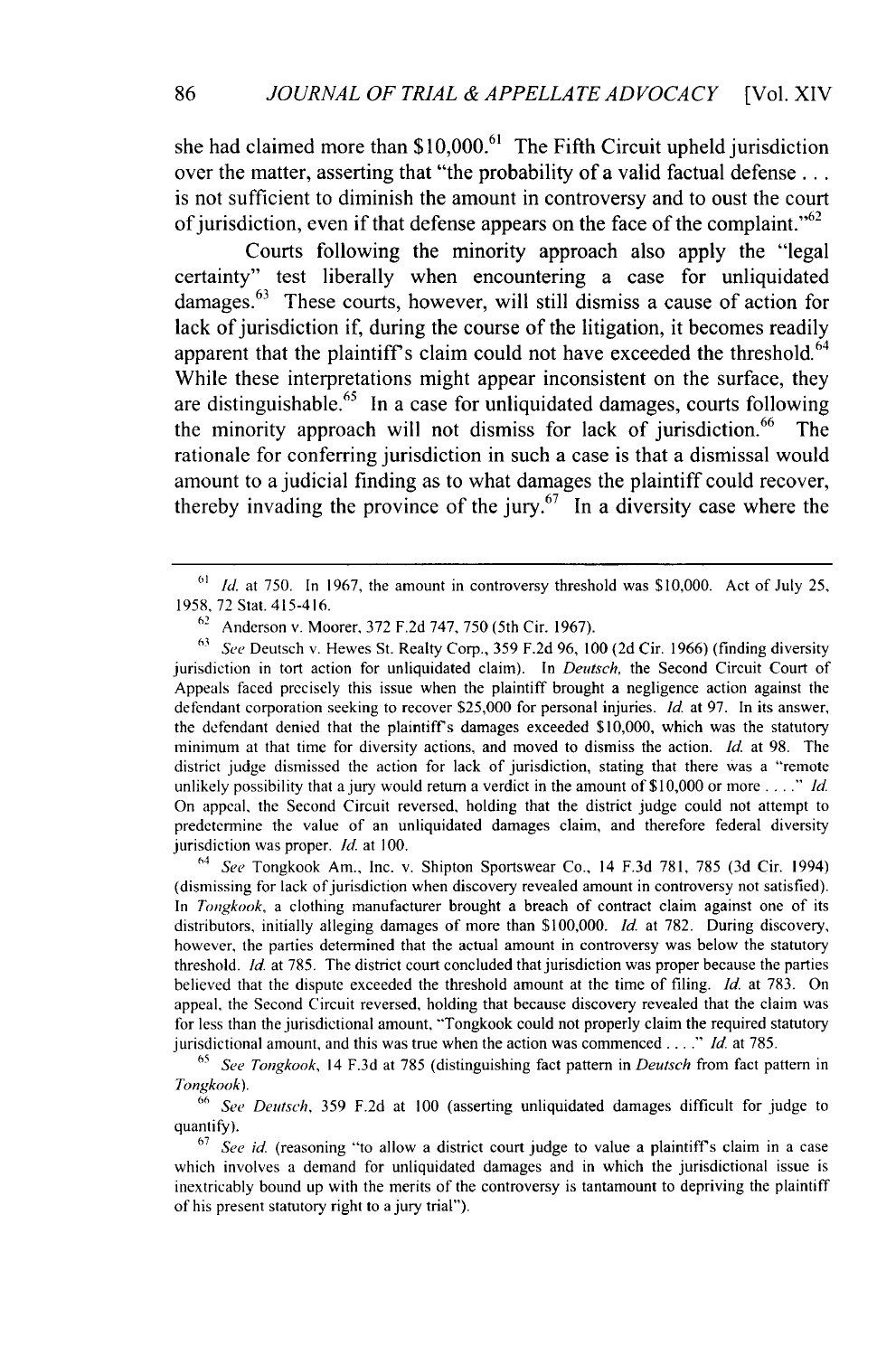parties ascertain the actual amount of damages incurred prior to trial, however, courts will dismiss because the plaintiff's claim never could have exceeded the statutory threshold.<sup>68</sup> Thus, while a court following the minority approach will look only to the plaintiffs claim to determine whether it exceeds the statutory amount, it will still dismiss the case for lack of jurisdiction if the pre-trial record demonstrates that the amount is  $\frac{1}{2}$  not satisfied.<sup>69</sup>

#### *B. The Majority Approach*

Under the majority approach, federal courts look beyond the pleadings and instead focus more closely on the underlying cause of action to determine if the amount in controversy indeed exceeds the statutory threshold.7° The conservative nature of this approach emerged in *City of Boulder v. Snyder.*<sup>71</sup> The plaintiff in *Snyder* sought damages against the City of Boulder, Colorado for the governmental taking of certain water rights caused by a street-paving project.<sup>72</sup> The plaintiff sought damages of \$25,000 in her complaint, and the district judge held diversity jurisdiction to be proper.<sup>73</sup> At trial, the plaintiff testified to damages of \$13,500, but five expert witnesses testified that her damages were significantly less than this amount.<sup>74</sup> On appeal from a judgment in favor of the plaintiff, the Tenth Circuit reversed and remanded to the district court to dismiss on the grounds that, in light of the testimony at trial, the plaintiff never could have recovered above the threshold amount.<sup>75</sup>

*<sup>,8</sup> See Tongkook,* 14 **F.3d** at 785 (discussing reasoning for dismissal on grounds of lack of jurisdiction).

<sup>&</sup>lt;sup>69</sup> *Id.* (stating determination of amount below statutory requirement during discovery justified dismissal).

**<sup>70</sup>***See, e.g.,* Pratt Cent. Park Ltd. P'ship v. Dames & Moore, Inc., 60 F.3d 350, 354 (7th Cir. 1995) (dismissing claim where contractual provision limited recovery below statutory threshold); Jimenez-Puig v. Avis Rent-A-Car Sys., 574 F.2d 37, 40 (lst Cir. 1978) (finding no basis for punitive damages claimed and therefore amount in controversy not satisfied); City of Boulder v. Snyder, 396 F.2d 853, 857 (10th Cir. 1968) (dismissing for lack of jurisdiction when expert testimony at trial suggested action did not exceed statutory amount).

<sup>71 396</sup> F.2d 853, 857 (10th Cir. 1968) (holding jurisdiction improper when evidence at trial demonstrated potential recovery below threshold amount).

<sup>72</sup> *See id.* at 855 (discussing nature of taking claim). The paving project extended in front of the plaintiffs residence, and caused the destruction of a waterway that abutted and served her property. *Id.* Several others similarly situated joined the plaintiff, alleging the same damages. *Id.*

<sup>&</sup>lt;sup>73</sup> See id. (finding jurisdiction based on plaintiff's good faith claim).

*<sup>74</sup>Id.* at 856 (detailing testimony of witnesses of damages). While the opinions of the experts differed as to the amount of actual damages, the highest opinion assessed the total damages suffered by the plaintiffs at \$3000. *Id.*

<sup>&</sup>lt;sup>75</sup> See id. at 857 (remanding with instructions to dismiss for want of jurisdiction).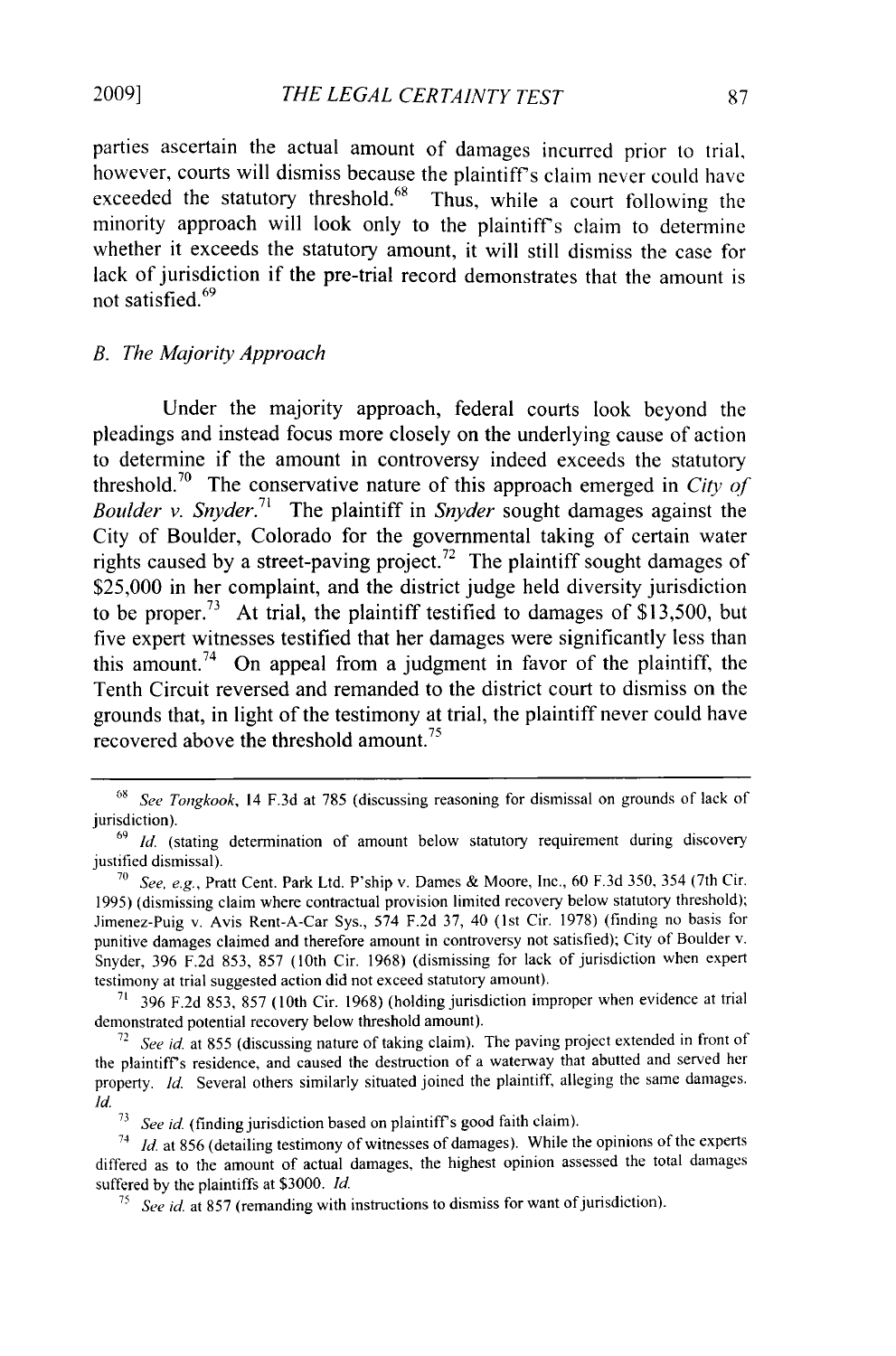The *Snyder* case is representative of the majority trend of rigorously analyzing diversity cases to determine whether federal jurisdiction is proper.<sup> $76$ </sup> Courts following the majority approach consider affirmative defenses to a plaintiffs claims, other defenses stated in a plaintiff's complaint, and statutory or contractual limitations to recovery.<sup>77</sup> Moreover, even when a case goes to trial, these federal courts are more likely to continue to examine rigorously a plaintiff's claims, and to dismiss if the evidence indicates that the amount in controversy could not have satisfied the jurisdictional threshold at the commencement of the action.<sup>78</sup>

## *C. The Irreconcilability of the Minority and Majority Approaches: An Illustration*

The Second Circuit case *Zacharia v. Harbor Island Spa, Inc.<sup>79</sup>*and the Ninth Circuit case *Pachinger v. MGM Grand Hotel-Las Vegas °* illustrate the incompatibility of the majority and minority views. These cases both involved a breach of contract claim in which state law expressly limited the recovery to an amount below the jurisdictional threshold.<sup>81</sup> In *Zacharia,* the plaintiff sued the Harbor Island Spa Hotel in federal court when valuables were stolen from one of the hotel safety deposit boxes that she had rented. $82$  When she rented the box, however, she had signed a "Statement of Value" card which stated that the renter waived "any claim against said hotel, its agents, servants and employees, in excess of One Thousand **(\$1,000.00)** Dollars".83 The district court, relying on this

<sup>76</sup>*See id.* at 856 (analyzing witness testimony as basis for dismissal for lack of subject matter jurisdiction).

**<sup>77</sup>***See, e.g.,* Delvecchio v. Conseco, Inc., 230 F.3d 974, 980 (7th Cir. 2000) (dismissing on grounds that ratio of punitive damages to actual damages was excessive); Adams v. Reliance Standard Life Ins. Co., 225 F.3d 1179, 1182 (10th Cir. 2000) (asserting "open-ended prayer for recovery **...** is not an allegation that diversity jurisdiction exists"); Rexford Rand Corp. v. Ancel, 58 F.3d 1215, 1218 (7th Cir. 1995) (holding plaintiff must have "competent proof' to justify diversity jurisdiction).

*<sup>78</sup>See* Jiminez-Puig v. Avis Rent-A-Car Sys., 574 F.2d 37, 40 (1st Cir. 1978) (holding jurisdiction improper when plaintiffs claim, objectively viewed, could not exceed jurisdictional amount).

**<sup>79</sup>**684 F.2d 199 (2d Cir. 1982).

<sup>80</sup> 802 F.2d 362 (9th Cir. 1986).

*<sup>81</sup> See Pachinger,* 802 F.2d at 365 (involving statutory limitation on recovery of \$750); *Zacharia,* 684 F.2d at 202 (involving statutory limitation on recovery of \$1000). In both cases, the petitioners were challenging the validity of the contractual provisions limiting the liability of the respondents. *See Pachinger,* 802 F.2d at 365; *Zacharia,* 684 F.2d at 202.

<sup>82</sup>*Zacharia,* 684 F.2d at 200-01 (discussing facts of case).

<sup>&</sup>lt;sup>83</sup> *Id.* at 201 n.1 (outlining terms of safe deposit box agreement).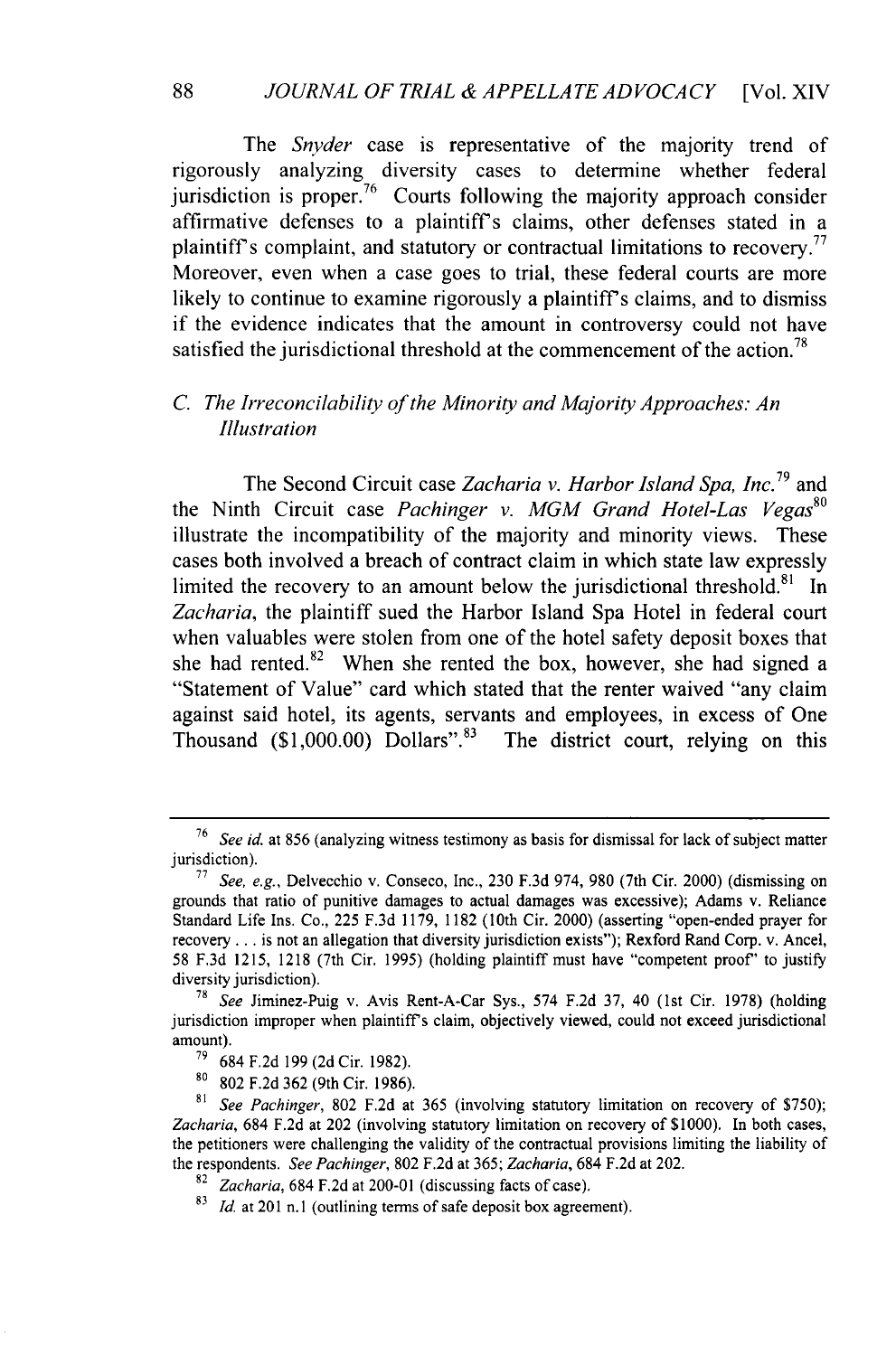contract provision, dismissed *sua sponte* for want of jurisdiction.<sup>84</sup> On appeal, the Second Circuit reversed, holding that a district judge could not consider a defense on the merits in determining if the cause of action exceeded the statutory threshold and remanded the case to the lower federal court.<sup>8:</sup>

The facts of the *Pachinger* case were remarkably similar to the facts of Zacharia, yet the court reached a contrary result.<sup>86</sup> In *Pachinger*, the plaintiff, a jewelry salesman, gave some jewelry to the bellhop at the MGM Grand Hotel-Las Vegas to place in a safe deposit box. $87$  The bellhop, in exchange, gave him a claim check which stated that MGM's liability was limited to \$250.88 Some of the jewelry disappeared and Pachinger brought a diversity action against the hotel alleging the missing jewelry had a value of \$19,000.<sup>89</sup> The hotel moved to dismiss on the grounds that Nevada state law, which controlled the action, limited MGM's liability to \$750, which was well below the statutory threshold for diversity jurisdiction.<sup>90</sup> Agreeing with MGM that the statute limited Pachinger's recovery to \$750, the district judge dismissed the case, and the Ninth Circuit affirmed on the same grounds. $9$ 

## **I1.** A PROPOSAL FOR SOLVING THE CURRENT CIRCUIT COURT SPLIT

The pro-plaintiff minority approach and the more stringent majority approach are inconsistent and irreconcilable.<sup>92</sup> There is, however, a relatively modest compromise that could end the split among the circuits while still ensuring that the *Red Cab* standard remains the starting point in all federal diversity cases. This Note proposes a solution based on a twopart analysis: first, a determination of whether the plaintiff's claim, *viewed* 

**<sup>88</sup>***Id.* (detailing limitation of liability in hotel claim check).

<sup>84</sup>*See id.* at 202 (dismissing on grounds that liability was limited by statute to \$1000).

**<sup>85</sup>***See id.* at 203 (declining to consider state statutory limitation on recovery in amount in controversy determination).

<sup>&</sup>lt;sup>86</sup> See Pachinger, 802 F.2d at 365 (dismissing for lack of jurisdiction because statute limited recovery to \$750).

*<sup>87</sup> Id.* at 363 (outlining facts of case).

*<sup>89</sup>Id.* (discussing plaintiffs claim for damages). In 1986, the amount in controversy requirement for diversity jurisdiction was \$10,000. Act of July 25, 1958, 72 Stat. 415.

*<sup>90</sup>Pachinger,* 802 F.2d at 363 (discussing Nevada statute that limited innkeeper liability to S750).

*<sup>91</sup> See id.* at 365 (affirming district court dismissal for lack of diversity jurisdiction because amount in controversy not satisfied).

<sup>92</sup>*See supra Part II(C)* (demonstrating inconsistency of circuit split).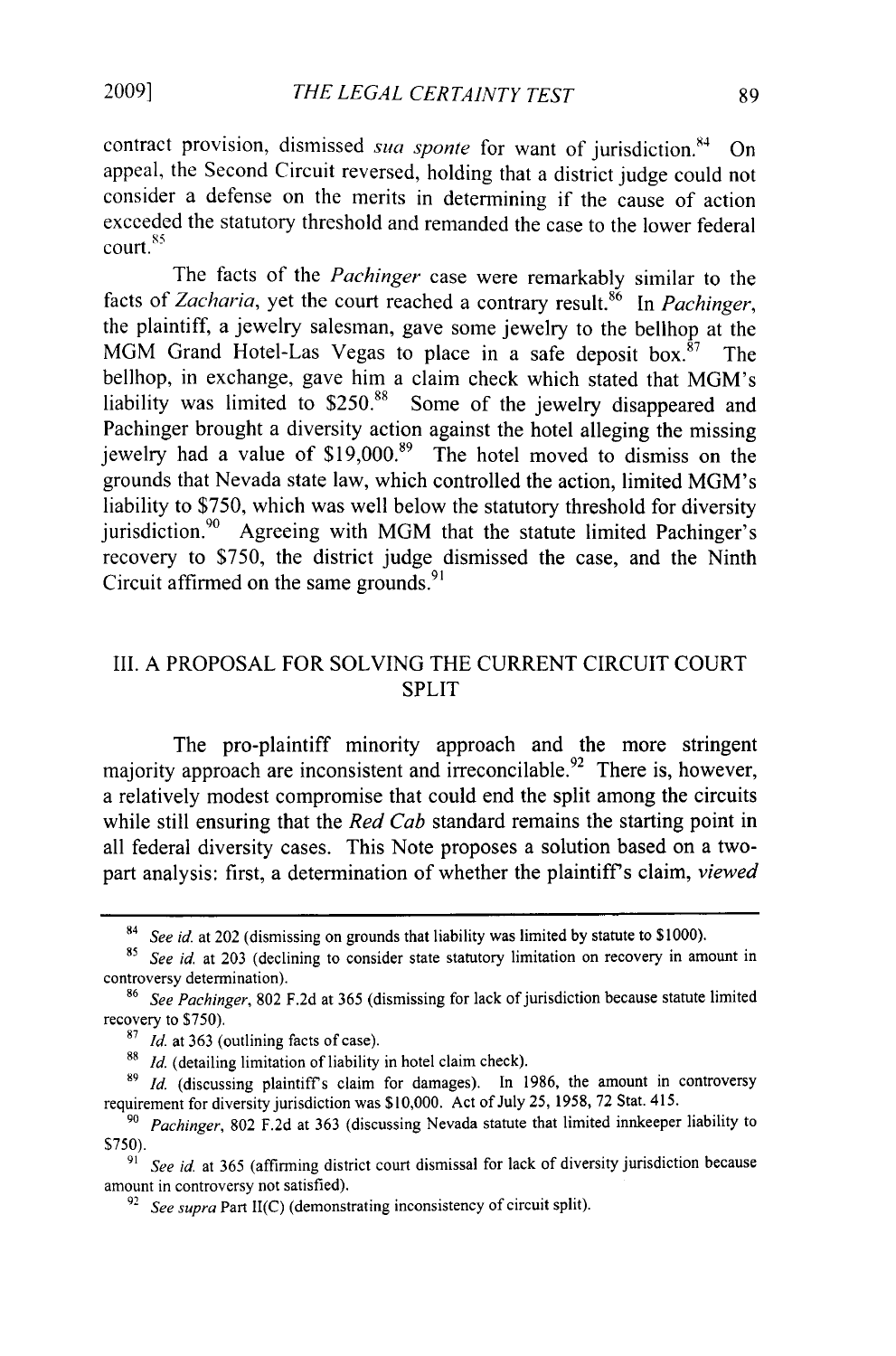*objectively*, is for an amount that could exceed the jurisdictional threshold; and second, whether satisfaction of the jurisdictional amount depends on the enforceability of a state statutory or contractual limitation on **93** recovery.

The first part of the analysis is a relatively straightforward application of the *Red Cab* standard: whether the plaintiff's good faith claim is for an amount that *could* exceed the statutory threshold.<sup>94</sup> Consistent with the "legal certainty" test, this initial analysis should be fairly liberal, allowing a plaintiff access to federal courts so long as it appears possible that he could recover an amount that exceeds the  $j$ urisdictional threshold.<sup>95</sup> The notice pleading system under which our judicial system operates warrants a liberal application of this standard.<sup>96</sup>

Presumably, courts that apply the majority approach initially might object to this liberal approach as opening the federal courts to numerous trivial claims, thus overloading the federal courts' dockets.  $97$  This concern, while warranted, is alleviated somewhat by the provisions of the diversity statute allowing for the denial of costs to plaintiffs who recover less than the jurisdictional amount.<sup>98</sup> Moreover, the statute also grants federal courts the discretion to impose costs on plaintiffs in such cases.<sup>99</sup> With this

**98** *See* 28 U.S.C. § 1332(b) (2005). This provision of the statute reads as follows:

Except when express provision therefor is otherwise made in a statute of the United States, where the plaintiff who files the case originally in the Federal courts is finally adjudged to be entitled to recover less than the sum or value of \$75,000, computed without regard to any setoff or counterclaim to which the defendant may be adjudged to be entitled, and exclusive of interest and costs, the district court may deny costs to the plaintiffand, in addition, may impose costs on the plaintiff.

#### 28 U.S.C. § 1332(b) (2006).

**99** *See id.* (granting district court authority to deny costs to plaintiff or impose costs on

**<sup>93</sup>***See Pachinger,* 802 F.2d at 363 (dismissing case where outcome depended on enforceability of state statutory limitation); *see also Zacharia,* 684 F.2d at 202 (holding jurisdiction proper even though dispute grounded in enforceability of state statute).

<sup>94</sup> *See* St. Paul Mercury Inden. Co. v. Red Cab Co., 303 U.S. 283, 289 (1938) (explaining "legal certainty" test).

<sup>&</sup>lt;sup>95</sup>*See id.* at 288-89 (asserting that "sum of plaintiff controls if the claim is apparently made in good faith"): *see* also CHARLES ALAN WRIGHT & ARTHUR R. MILLER, FEDERAL PRACTICE & PROCEDURE § 3702 (3d ed. 1998) ("[E]ven when the complaint discloses a valid defense to the plaintiffs action, the sum claimed by the plaintiff controls, since the defendant may not assert that defense or may not ultimately prevail on it.").

**<sup>96</sup>***See* FED. R. CIv. P. 8 (outlining notice pleading requirements): *see also Red Cab,* 303 U.S. at 289 (noting that courts should determine jurisdictional amount "from the face of the pleadings").

**<sup>97</sup>** *See* Pratt Cent. Park Ltd. P'ship v. Dames & Moore, Inc., 60 F.3d 350, 352 (7th Cir. 1995) (stressing liberal standard would "attract new claimants for the limited time and resources of the federal bench").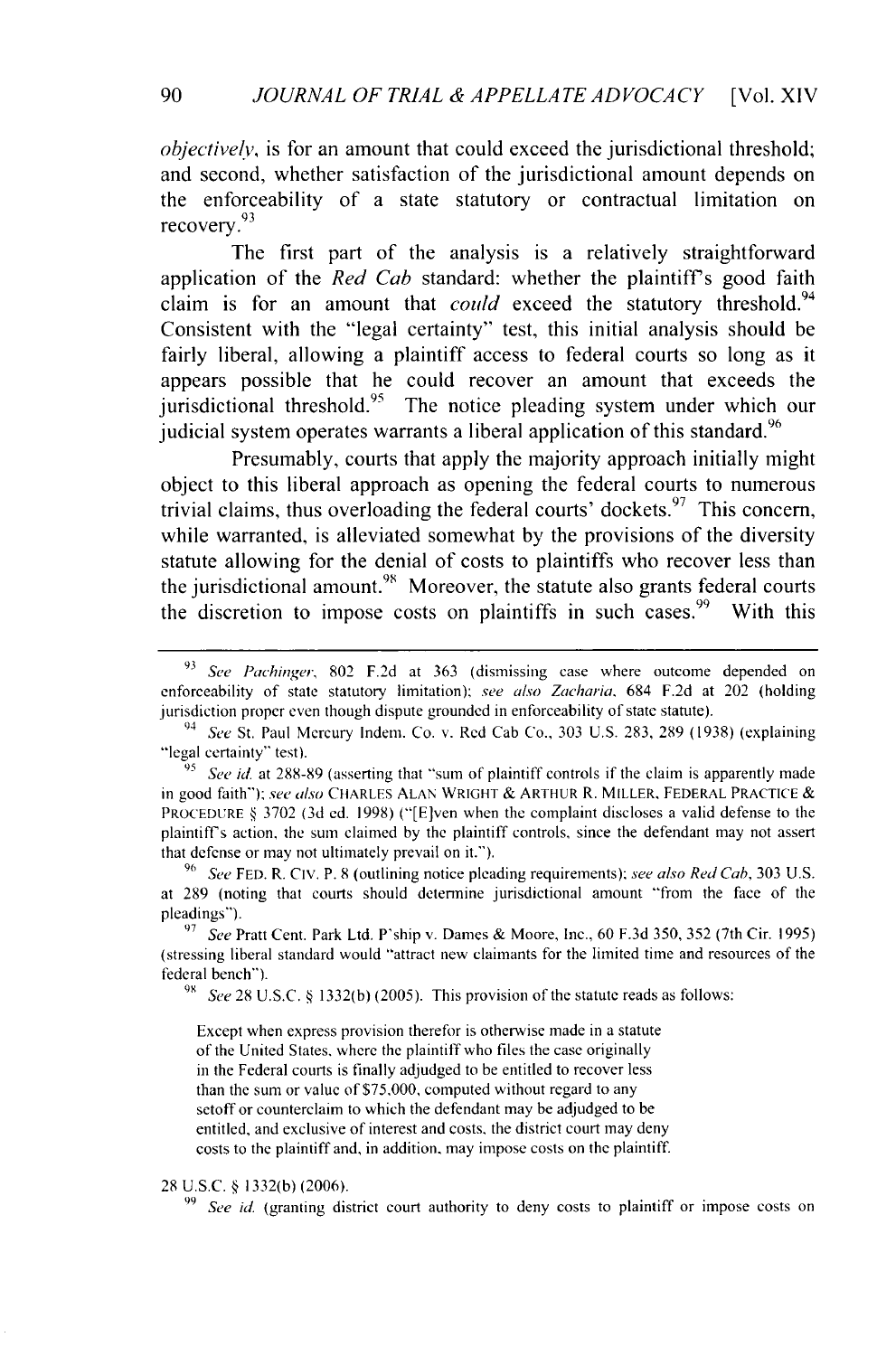potential for additional costs, plaintiffs presumably will be hesitant to bring a diversity action where the amount sought is uncertain or unlikely to exceed the jurisdictional threshold.  $100$ 

Moreover, the initial liberal analysis applies only to those actions which assert a claim that, *viewed objectively,* could exceed the statutory amount.<sup>101</sup> To be sure, many lawsuits brought in diversity do not satisfy this objective standard.  $102$  For these more questionable cases, the analysis should proceed a step further to determine the nature of the underlying claim. **<sup>1</sup> 0 <sup>3</sup>**Such a situation arises in cases like *Pachinger* and *Zacharia,* where the determination of whether the lawsuit exceeds the amount in controversy depends on the court's determination at trial of the enforceability of a state statutory or contractual limitation on damages.<sup>104</sup> In such cases, federal courts should dismiss these causes of action for lack of jurisdiction, notwithstanding whether the court might find the statutory<br>or contractual limitation unenforceable.<sup>105</sup> Rather than try to predict or contractual limitation unenforceable.<sup>105</sup> whether a particular state's highest court would find the limitation on damages enforceable or unenforceable, a sound solution in such a case is to dismiss for lack of jurisdiction, and let the parties litigate the action in state court.<sup>106</sup> The resulting state court ruling would then guide federal courts sitting in diversity in the future.<sup>107</sup>

While this two-part analysis potentially would solve the inconsistencies in cases involving the enforceability of state statutory or contractual limitations, there remains the question as to what extent federal courts should consider other affirmative defenses raised in the pleadings.<sup>108</sup>

plaintiff).

<sup>104</sup>*See* supra notes 79-91 and accompanying text.

<sup>105</sup> See Pratt Cent. Park Ltd. P'ship v. Dames & Moore, Inc., 60 F.3d 350, 353 (7th Cir. 1995) (asserting "district judge possesses the power to eject a case when a contract holds damages below the jurisdictional amount").

106 See Crawford v. Martin Marietta Corp., 622 F.2d 339, 341 (8th Cir. 1980) (". . . Federal courts arc not to overrule settled state law and predict that a state court would do so without strong indications from the state itself.").

<sup>107</sup> See id. (asserting state court should decide whether to overrule settled state court precedent).

*108 See supra* note 56 and accompanying text (describing varying approaches to whether courts should consider affirmative defenses in pleadings when determining jurisdictional

<sup>&</sup>lt;sup>100</sup> See Jordan F. Miller Corp. v. Mid-Continent Aircraft Serv., Inc., 1999 WL 164955, at \*3 (lOth Cir. March 24, 1999) ("We recognize that the legislative history of § 1332(b) demonstrates an intent to deter plaintiffs from filing cases in federal court when the amount in controversy is, or is likely to be. less than the jurisdictional amount.").

**<sup>101</sup>** *See supra* notes 46-47 and accompanying text (discussing "legal certainty" test).

<sup>102</sup>*See supra* notes 32-41 and accompanying text (describing difficulty in determining whether jurisdictional amount satisfied at outset of litigation).

<sup>&</sup>lt;sup>103</sup> See infra notes 105-115 and accompanying text (explaining proposed two-fold analysis for detennining whether amount in controversy satisfied).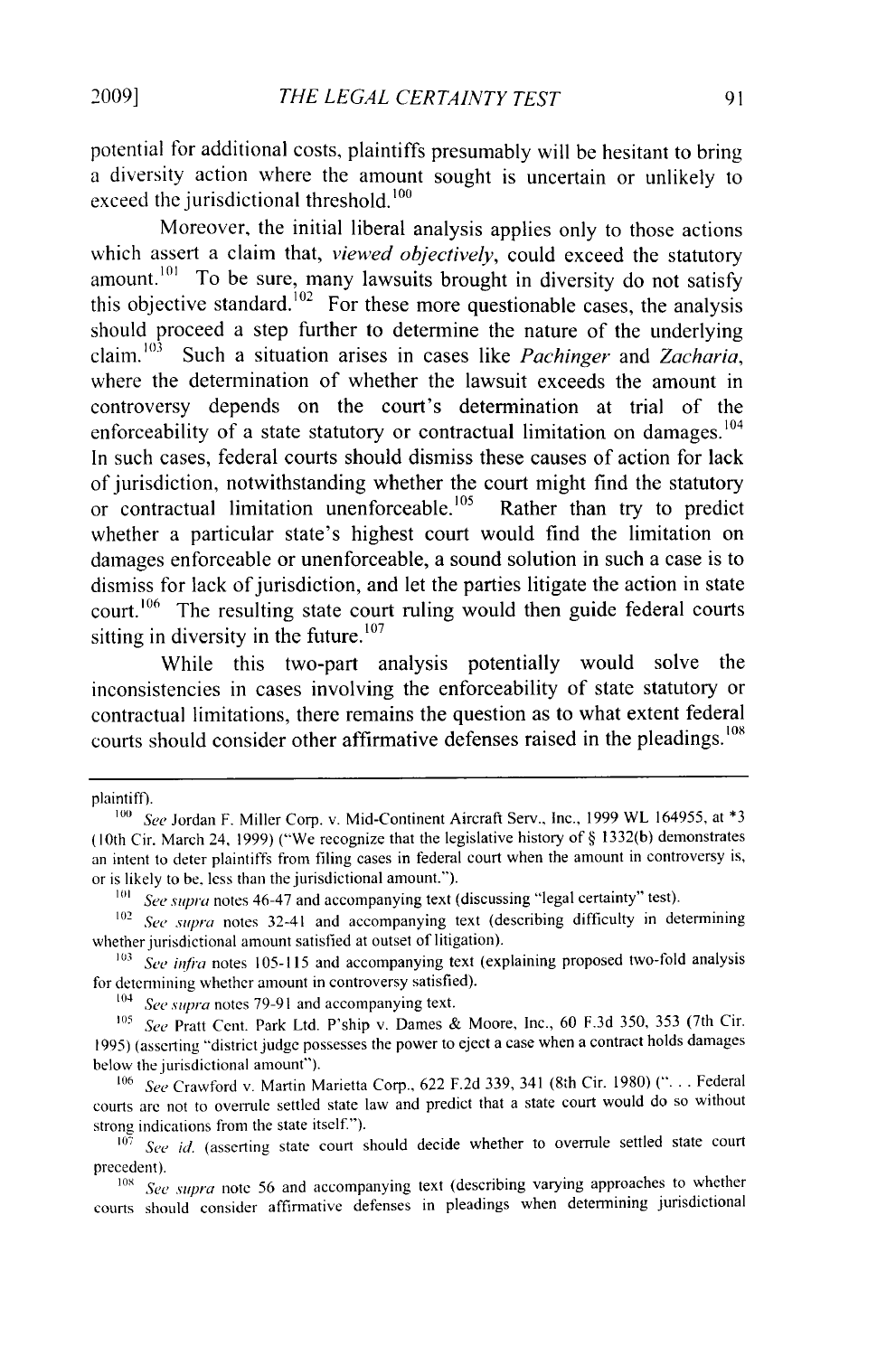In such cases, this Note proposes that federal courts should analyze the plaintiffs claim solely under the *Red Cab* "legal certainty" test, and not look to potential affirmative defenses.<sup>109</sup> This Note argues that this rule should apply even if the plaintiff asserts the existence of a potential affirmative defense in his complaint.<sup>110</sup>

One rationale for federal courts sitting in diversity to disregard these affirmative defenses in determining whether subject matter jurisdiction is present is that many affirmative defenses are waiveable.<sup>111</sup> As such, a court cannot determine from the initial filing of the complaint whether the defendant will plead the defense in its answer.<sup> $112$ </sup> Moreover, and perhaps a more practical rationale for this approach, is that the mere existence of an affirmative defense, either in a complaint or an answer, does not guarantee that the plaintiff's claim will fail.<sup>113</sup> Indeed, as one circuit court noted, if such defenses were considered in determining the jurisdictional amount, "doubt and ambiguity would surround the jurisdictional base of most diversity litigation from complaint to final judgment, and issues going to a federal court's power to decide would be hopelessly confused with the merits themselves."<sup>114</sup> Thus, to consider these affirmative defenses in determining whether the jurisdictional threshold has been met would violate the *Red Cab* principle that the value of the claim must be ascertained "from the face of the pleadings." $115$ 

#### **CONCLUSION**

The limited jurisdiction of federal courts is a central component of the American judicial system, and thus courts should scrutinize closely assertions of and challenges to subject matter jurisdiction. Nevertheless, the murkiness surrounding diversity jurisdiction and the amount in

amount).

<sup>&</sup>lt;sup>109</sup> See Scherer v. Equitable Life Assurance Soc'y of the U.S., 347 F.3d 394, 397 (2d Cir. 2003) (asserting "affirmative defenses **...** on the merits may not be used to whittle down the amount in controversy" (internal quotations omitted)).

*<sup>11</sup>o See* St. Paul Mercury Indem. Co. v. Red Cab Co., 303 U.S. 283, 288-89 (1938) ("Nor does the fact that the complaint discloses the existence of a valid defense [defeat jurisdiction].").

*<sup>111</sup> See Scherer,* 347 F.3d at 399 (holding use of res judicata to reduce amount in controversy impermissible because defense waivable).

<sup>112</sup>*See* Pratt Central Park Ltd. P'Ship v. Dames & Moore, Inc., 60 F.3d 350, 354 (7th Cir. 1995) (Flaum, J., dissenting) ("yet the fact of a defense, and a good defense, too, would not affect the question as to what was the amount in dispute").

*<sup>13</sup>See supra* note 95 and accompanying text.

<sup>114</sup> Zacharia v. Harbor Island Spa, Inc., 684 F.2d 199, 202 (2d Cir. 1982).

<sup>&</sup>lt;sup>115</sup> See Red Cab, 303 U.S. at 289 (holding amount in controversy determined on basis of pleadings).